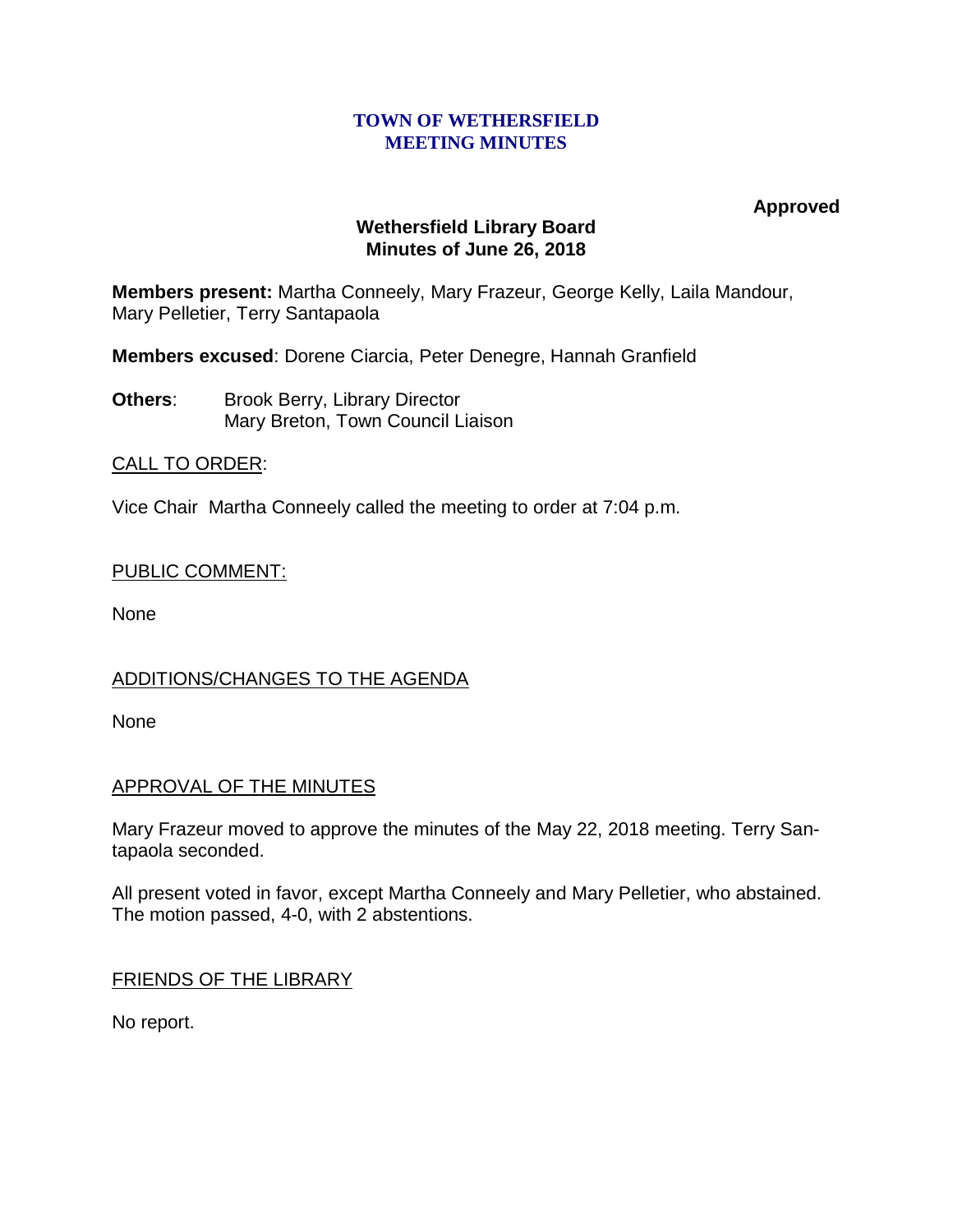Town Of Wethersfield Meeting Minutes Page 2

### TOWN COUNCIL REPORT

Mary Breton highlighted some recent developments, in addition to the passage of the budget. The Town Manager has resigned. The Council thanked him for his diligence, particularly his work with the budget. Kathy Bagley will serve as the Interim Town Manager.

## LIBRARY BOARD CHAIRMAN'S REPORT

Dorene will be sending an email concerning Brook's evaluation.

Martha added her congratulations to Brook on the approval of the Library budget.

Martha encouraged all Board members to sign up for the summer reading program.

#### Motion to change date of August Board Meeting

Brook and Martha explained that the Town Council only meets once in August. Therefore, in order to vote on any year-end transfers, the Board would have meet earlier than scheduled.

Mary Pelletier moved to change the date of the August Board meeting from August 28 to August 14. Mary Frazeur seconded.

All present voted in favor. The motion passed 6-0.

## LIBRARY DIRECTOR'S REPORT

The summer reading program started June 22. This year the children will record the time they spend reading, and will receive beads reflecting this. The Library Staff has promoted the program to various grades.

The seventh grade visit to the Library went well

The Food for Fines Program starts July 1.

Union negotiations have started for both unions. They seem to be progressing better than last time. Two more sessions have been scheduled.

Brook reviewed the monthly statistics. The circulation statistics are down 6-7%. Some of this may be due to the transportation delivery system. Many libraries are trying to deal with this by automatic renewals. Brook is considering it.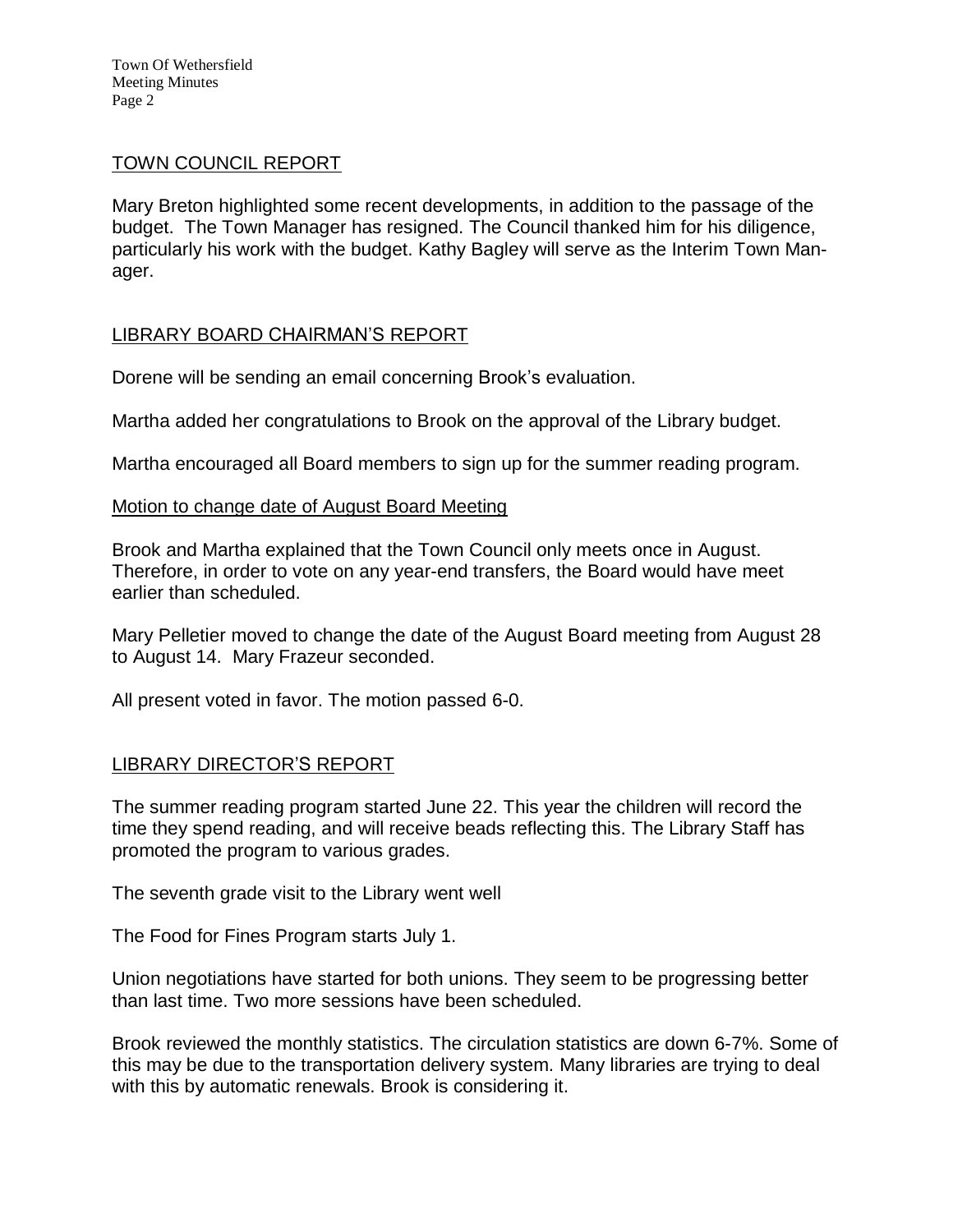Brook passed out samples of the new library cards. The adults will have three choices of color and design.

The current financial report does not reflect the last payroll. Brook is continuing to pay bills as soon as possible. As happened last year, we will probably request the Council to allow us to increase the reserve. This could be used to restore the compensated absences fund, which was reduced by several payouts during the year.

Brook is still trying to fill the manager's position. Meanwhile she is trying to lessen the strain on staff by reorganizing work flows and perhaps reorganizing some of the works. Will look at possibilities for reorganization of work. Hiring at this level has been an issue for libraries in general.

### Motion to Approve Request for Funding of Museum Passes.

Brook distributed a chart showing the costs of the museum passes and the accompanying software that have been funded in the past by the Friends.

George Kelly moved to authorize Brook to request that the Friends fund the museum pass program, in the amount of \$ 4,647. Mary Pelletier seconded

All present voted in favor. The motion passed, 6-0

#### Motion to Approve Request for Funding of Baby Bundles

Brook described the Baby Bundle Program. New parents are instructed by the Town Clerk that Library has the program. Several new items will be included this year. The Friends have suggested some items. The request this year will include 100 bundles, for a total cost of \$1,227. These should last several years. They will include items in Spanish when available.

Mary Pelletier moved to authorize Brook to request that the Friends of the Library fund the Baby Bundles in the amount of \$1,227. Terry Santapaola seconded.

All present voted in favor. The motion passed, 6-0

## ADJOURNMENT

Mary Frazeur moved to adjourn. Mary Pelletier seconded.

All present voted in favor. The motion passed 6-0.

The meeting adjourned at 7:56 p.m.

Respectfully submitted,